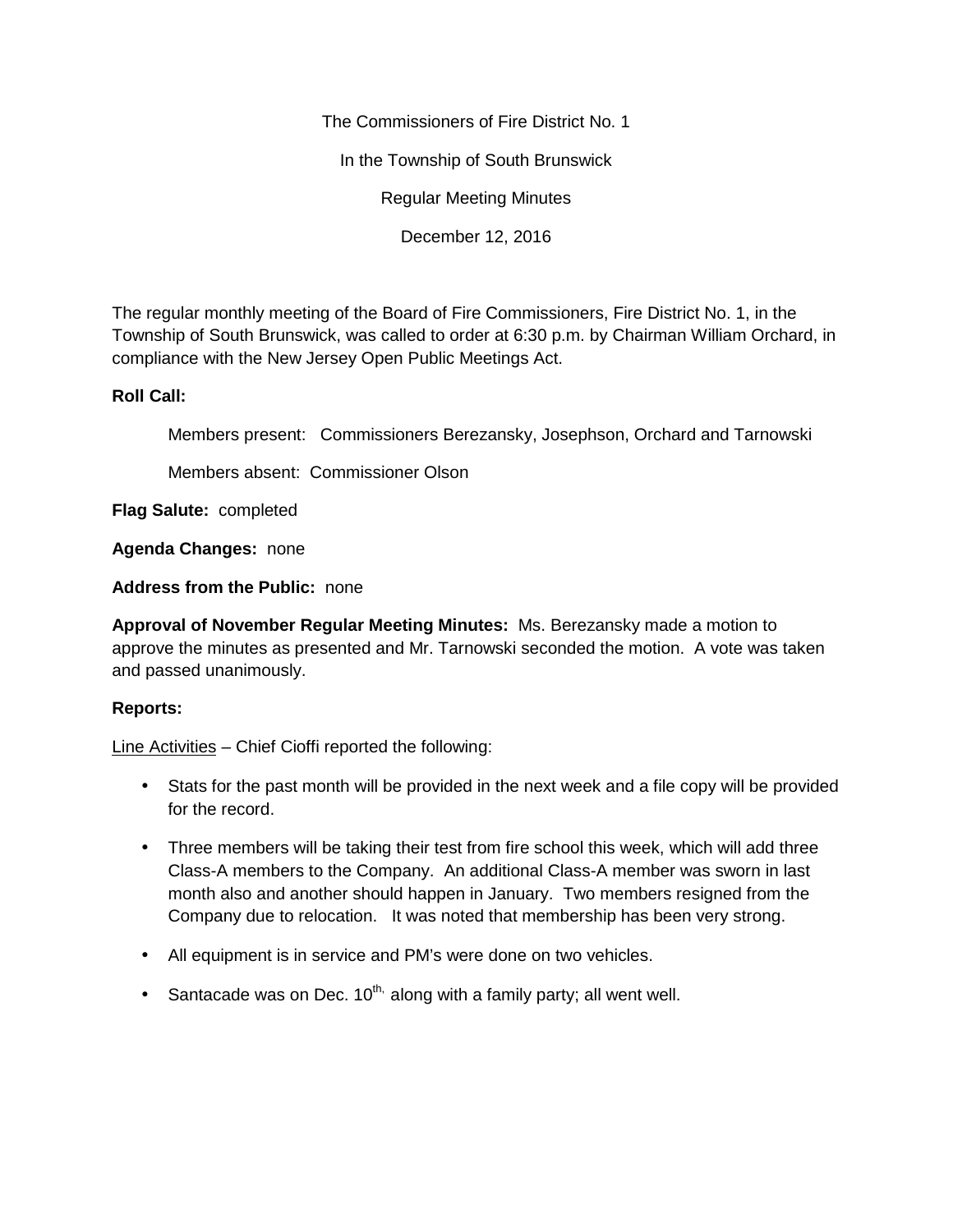The Chief reported the Officers for 2017:

President: Raynor Andrulewich

Vice President: Larry Rosenberg

Treasurer and Secretary will be filled at the January meeting

The Line:

Chief: Robert Cioffi

Deputy Chief – Chris Perez

Captains: Mike Corl and Nick Berezansky

Lieutenants: Dan Quigley and Tom Luterzo

President's Report – Mr. Andrulewich was introduced as the new incoming President. It was reported that the roof was coated and will be covered with a 40-year warranty.

Treasurer's Report/Voucher List – Ms. Berezansky read into the record Resolution 16/17-13: Authorizing Budget Transfers Relative to 2016 Budget (file copy attached) Mr. Tarnowski made a motion to approve the resolution and Mr. Josephson seconded it. A roll call vote was taken: Ms. Berezansky-yes; Mr. Josephson-yes; Mr. Tarnowski-yes; Mr. Orchard-yes. Mr. Olson was absent. The resolution passed unanimously.

The Commissioners reviewed the Voucher List (file copy attached). Mr. Tarnowski made a motion to approve the List as presented and Mr. Josephson seconded it. A vote was taken and passed unanimously.

Secretary's Report - no report.

Fire Coordinator's Report – Mr. Perez reported the following:

- 1. The two pumpers went out and were PM'd. There was a minor issue with the pump on Truck 221.
- 2. The pick-up truck and the Exhibition also went out and were serviced.
- 3. The 2017 Budget is ready for adoption this evening.

Chairman's Report – Mr. Orchard thanked everyone for their coordination with the Dec.  $5<sup>th</sup>$ Special Meeting.

: